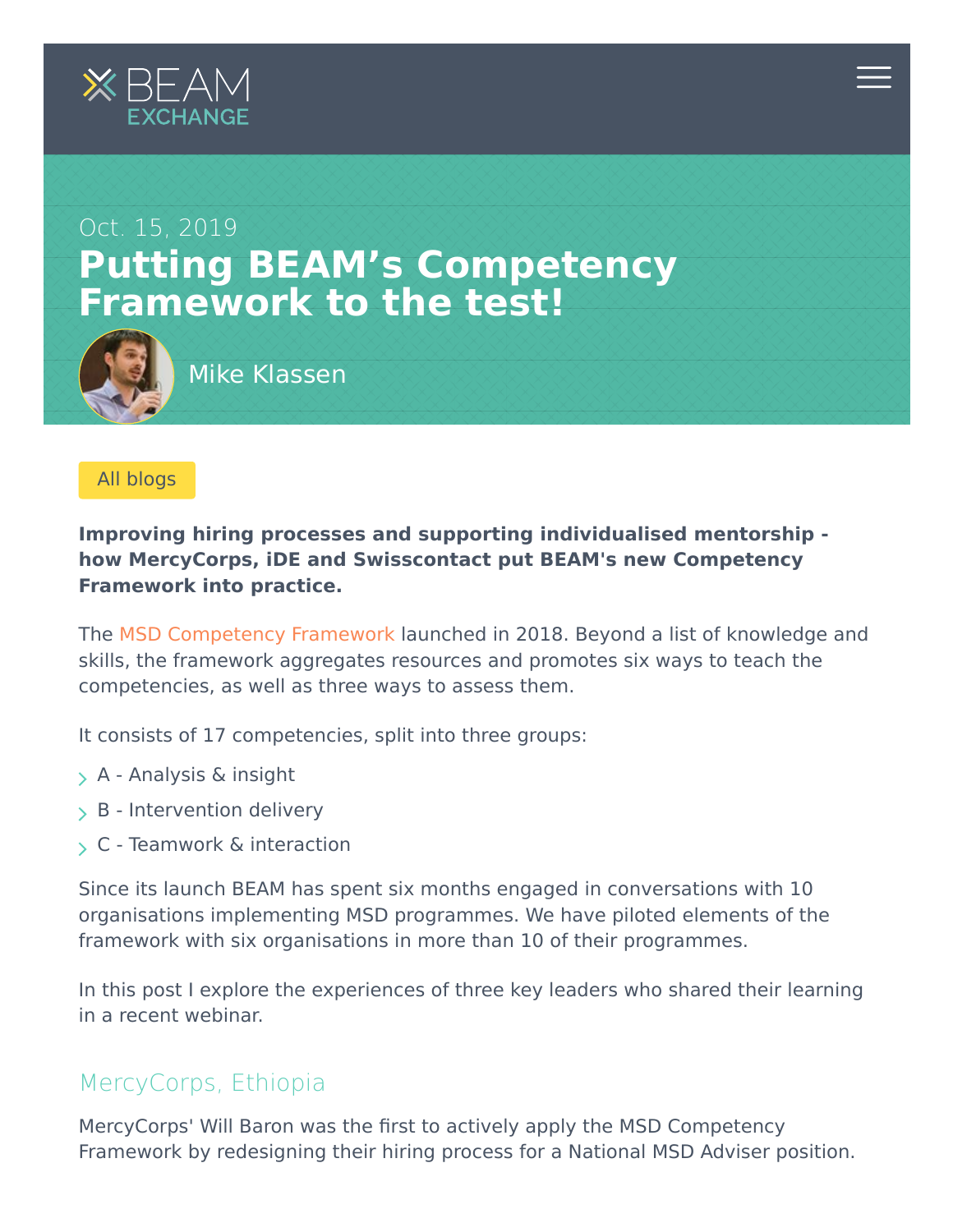Will wanted to better assess these key competencies for the role:

- $\rightarrow$  relationship building
- $\sqrt{ }$  facilitation
- $\rightarrow$  knowledge synthesis and donor relations

The hiring team took advantage of sample traditional interview questions and worked with BEAM to develop a customised case study to assess candidates in a complex, yet realistic, scenario.

They noticed a big difference between candidates familiar with MSD language and those who were directly from the private sector - cautioning others against assuming that jargon use equates to competencies.

Ultimately, the team hired someone with direct business experience who demonstrated stronger competencies. This new MSD Adviser, Meseret Tefera, is now using elements of the framework to attract and hire women for remote entry-level positions on multiple MSD programmes.

For guidance on how to take a similar approach, check out the newly launched page on [Guidance for hiring and recruitment](https://beamexchange.org/msd-competency-framework/guidance-hiring-and-recruitment/).

## iDE Bangladesh

Deepak Dhoj Khadka and the team of project managers at iDE Bangladesh also used the framework to sharpen hiring processes. However, their team focused on hiring for new programmes and for technical staff roles.

This is closely suited to the purpose of the MSD Competency Framework. Although it is designed for field practitioners it can be adapted to reflect the additional layers required for managers, monitoring personnel, and even donor staff.

Taking a human-centred design approach, Deepak and colleagues gathered a range of insights on the value and challenges of applying the framework:

- $>$  new programmes offer a great opportunity
- $>$  changes in HR systems take time
- encourage managers to draw on their own knowledge and experience as well as external guidance

Some leaders from the organisation took the initiative to create their own tools, including a simple self-assessment rubric staff and managers can use to track competency strengths across multiple team members. This personal development